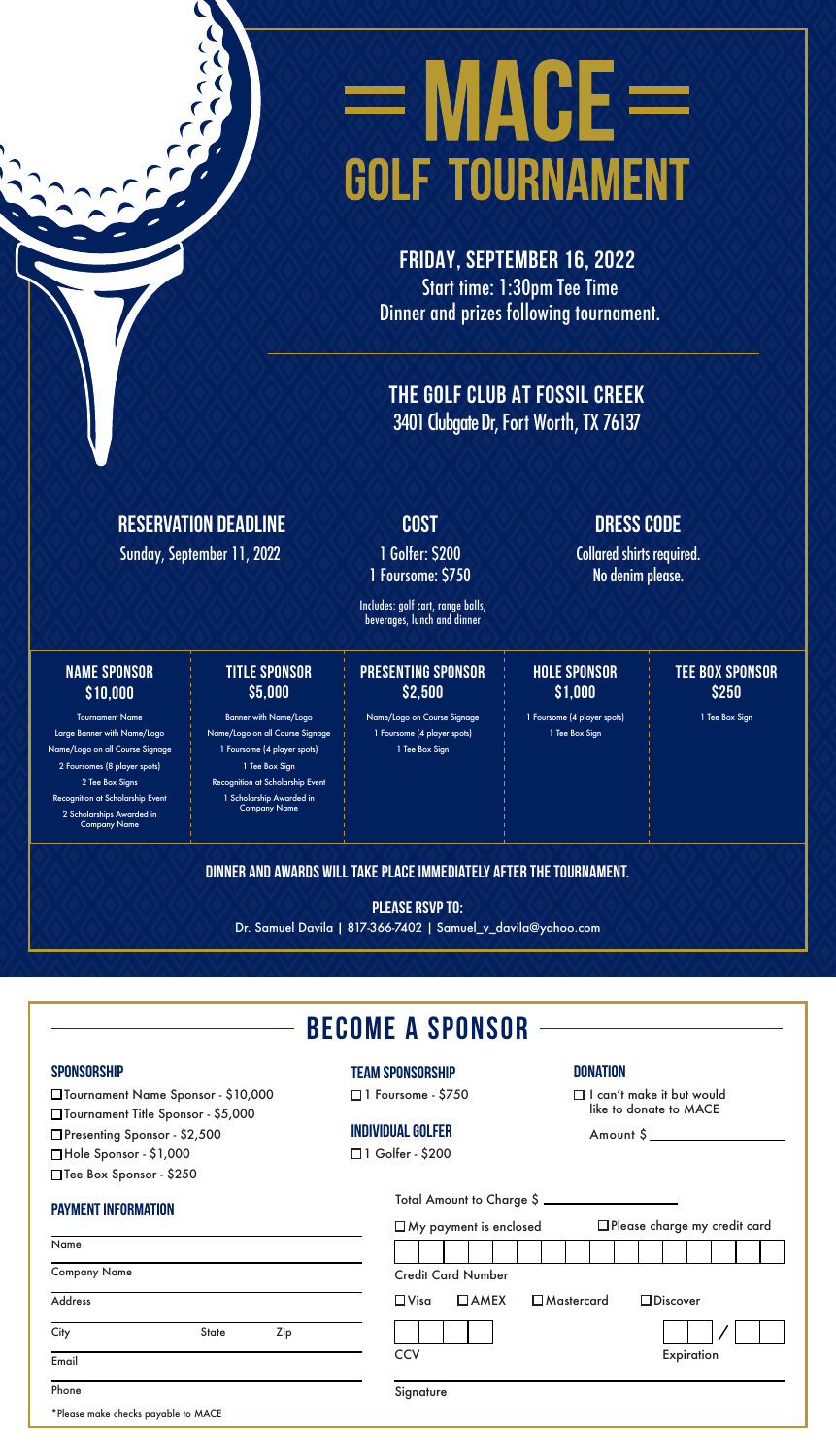## **REGISTRATION**

## PLAYER 1

| Name              |       |     |  |
|-------------------|-------|-----|--|
| Address           |       |     |  |
| $\overline{City}$ | State | Zip |  |
| Email             |       |     |  |
| Phone             | Fax   |     |  |

## PLAYER 3

| Name    |       |     |
|---------|-------|-----|
| Address |       |     |
| City    | State | Zip |
| Email   |       |     |
| Phone   | Fax   |     |

### PLAYER 2

| Name            |       |     |  |
|-----------------|-------|-----|--|
| Address         |       |     |  |
| City            | State | Zip |  |
| Email           |       |     |  |
| Phone           | Fax   |     |  |
| <b>PLAYER 4</b> |       |     |  |
| Name            |       |     |  |

| City | State | Zip |
|------|-------|-----|
|      |       |     |

Address

Email

Phone Fax



National Mexican American College Education Fund Inc PO Box 471752 Fort Worth, Texas 76147-1408



# CE UULI **TOURNAMENT**

FRIDAY, September 16, 2022